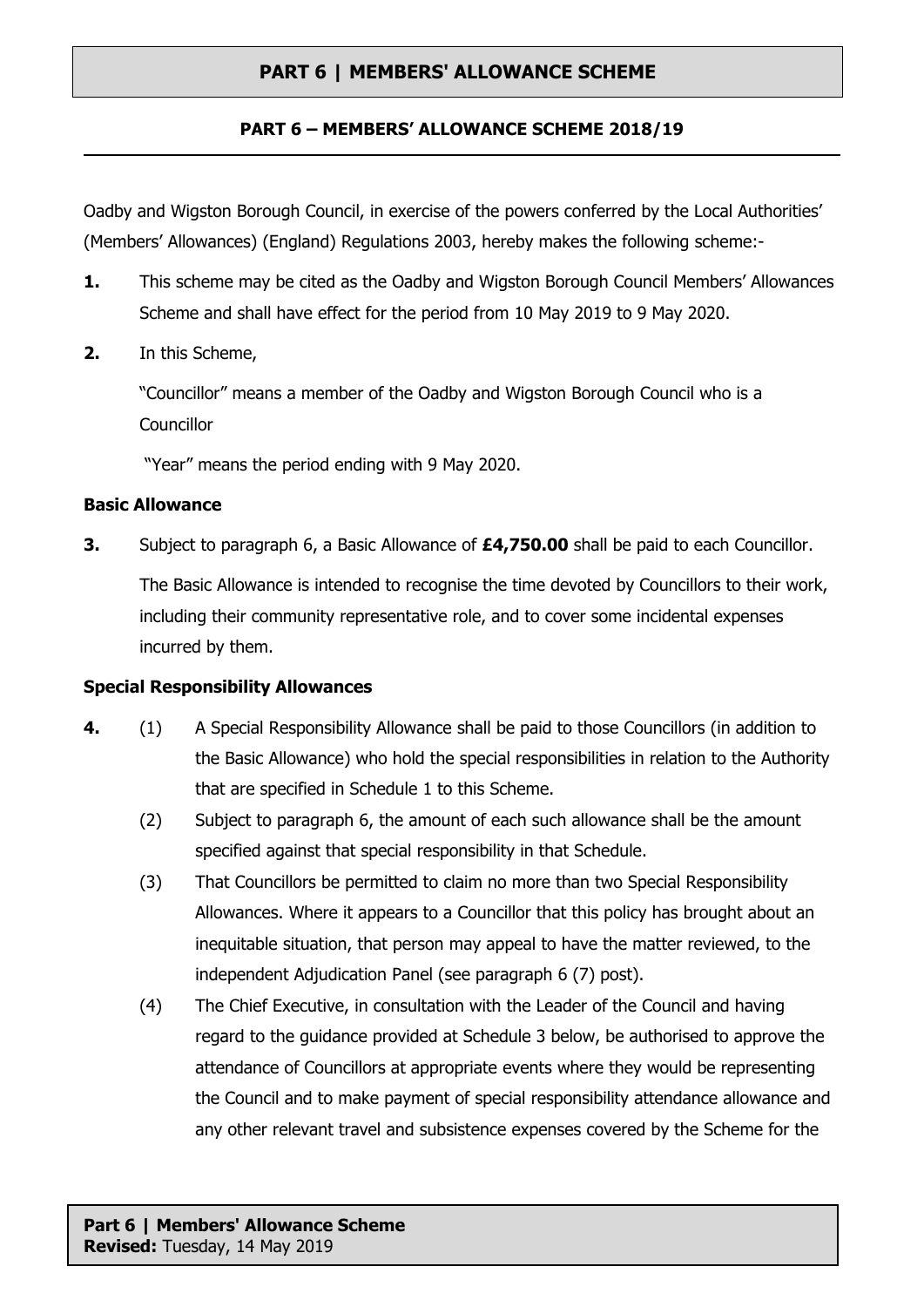relevant period of absence from home, providing that authority for attendance is given by the Chief Executive in advance of the event taking place.

#### **Claiming of Allowances**

**5.** A Councillor may by notice in writing given to the Head of Law & Democracy decline to claim any part of his or her entitlement to an allowance under this Scheme.

#### **Part-Year Entitlements**

- **6. (1)** The provisions of this paragraph shall have effect to regulate the entitlements of a Councillor to Basic and Special Responsibility Allowances to a Special Responsibility Allowance where, in the course of the year, this Scheme is amended or that Councillor becomes, or ceases to be, a Councillor or accepts or relinquishes a Special Responsibility in respect of which a Special Responsibility Allowance is payable.
	- **(2)** If an amendment to this Scheme changes the amount to which a Councillor is entitled by way of a Basic Allowance or a Special Responsibility Allowance to a Special Responsibility Allowance, then in relation to each of the periods
		- **(a)** beginning with the year and ending with the day before that on which the first amendment in that year takes effect, or
		- **(b)** beginning with the day on which an amendment takes effect and ending with the day before that on which the next amendment takes effect, or (if none) with the year,

the entitlement to such an allowance shall be to the payment of such part of the amount of the allowance under this Scheme as it has effect during the relevant period as bears to the whole the same proportion as the number of the days in the period bears to the number of days in the year.

- **(3)** Where the term of office of a Councillor begins or ends otherwise than at the beginning or end of a year, the entitlement of that Councillor to a Basic Allowance shall be to the payment to such part of the Basic Allowance as bears to the whole the same proportion as the number of days during which his or her term of office subsists bears to the number of days in that year.
- **(4)** Where this Scheme is amended as mentioned in sub-paragraph (2) above, and the term of office of a Councillor does not subsist throughout the period mentioned in sub-paragraph (2) (a) above, the entitlement of any such Councillor to a Basic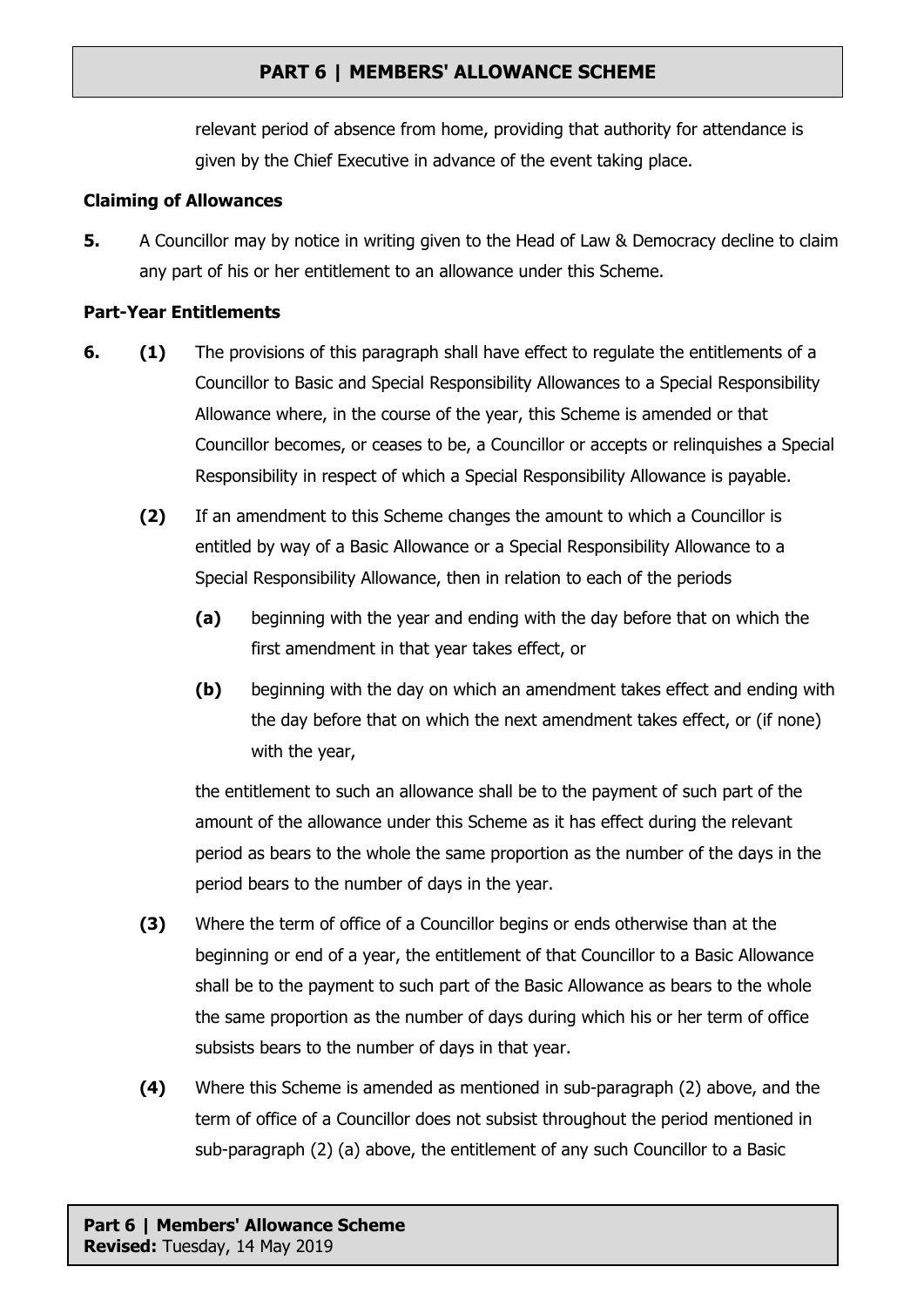Allowance shall be to the payment of such part of the Basic Allowance referable to each such period (ascertained in accordance with that sub-paragraph) as bears to the whole the same proportion as the number of days which his or her term of office as a Councillor subsists bears to the number of days in that period.

- **(5)** Where a Councillor has during part of, but not throughout, a year special responsibilities as entitle him or her to a Special Responsibility Allowance, that Councillor's entitlement shall be to the payment of such part of that allowance as bears to the whole the same proportion as the number of days during which he or she has such special responsibilities bears to the number of days in that year.
- **(6)** Where this Scheme is amended as mentioned in sub-paragraph (2) above, and a Councillor has during part, but does have throughout the whole, of any period mentioned in sub-paragraph  $(2)(a)$  of that paragraph any such special responsibilities as entitle him or her to a Special Responsibility Allowance, that Councillor's or Independent Person's entitlement shall be to the payment of such part of the allowance referable to each such period (ascertained in accordance with that subparagraph) as bears to the whole the same proportion as the number of days in that period during which he or she has such special responsibilities bears to the number of days in that period.
- **(7)** A meeting of an Adjudication Panel comprising the Chief Executive, a member of the Independent Remuneration Panel and a senior Councillor, be called to consider and decide upon any issue of uncertainty or ambiguity that might arise in interpretation of the Scheme.

## **Travelling and Subsistence Allowances**

- **7.** Councillors may claim Travelling and Subsistence Allowances in respect of the following categories of meetings, subject to them being held outside the Borough, at the rates prescribed in Schedule 2 to this Scheme.
	- Conferences and meetings where attendance is authorised by the Council, a Committee or by the Chief Executive
	- Outside Bodies to which the Councillor has been appointed by the Council, a Committee or by the Chief Executive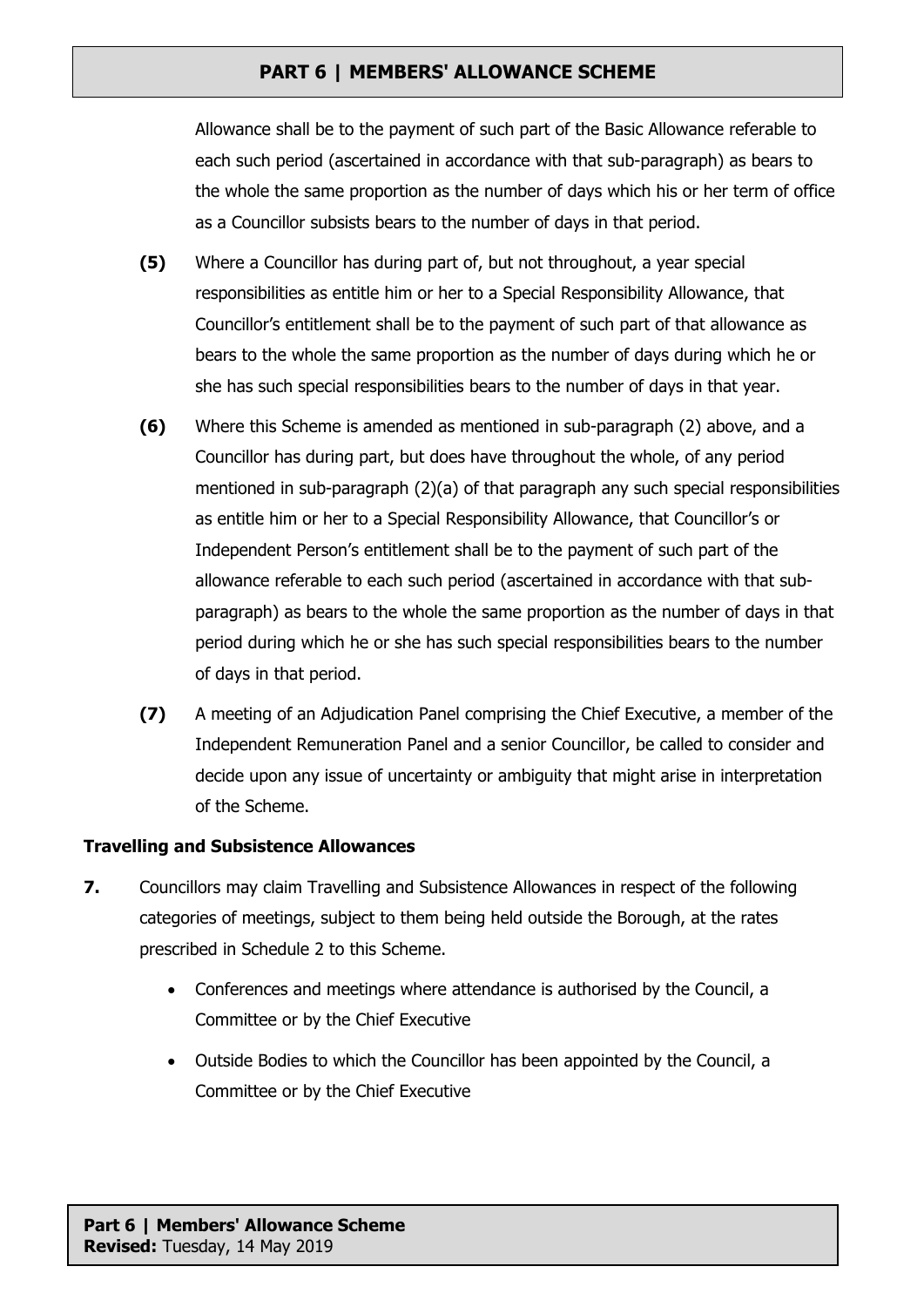Note: Councillors may not claim Travelling and Subsistence Allowances in respect of any meetings held inside the Borough. Allowance for such expenses is reflected in the basic allowance.

## **Childcare and Dependant Carers' Allowance**

**8.** Childcare and Dependent Carers' Allowances be paid for the actual receipted cost incurred to a Councillor, providing this does not exceed £10 per hour. The Allowances to cover attendance at any meeting of the Council for which the Councillor is a member or for attendance at any meeting of an outside body for which the Councillor is attending that meeting as a representative of the Council.

### **Claims**

**9.** Claims for the payment of Travelling and Subsistence Allowances under this Scheme must be made on the official forms provided within two months of the date on which the meeting took place.

These forms are available from the Chief Executive's Office.

#### **Payments**

- **10.** Payments shall be made in respect of Basic and Special Responsibility Allowances, subject to paragraph 6(2), in installments of one-twelfth of the amount specified in this Scheme direct into Councillor's bank/building society account on the 25<sup>th</sup> day of each month or as close thereto as is possible.
- 11. Where a payment of one-twelfth of the amount specified in this scheme in respect of basic allowance or a special responsibility allowance would result in a Councillor receiving more than the amount to which, by virtue of paragraph 6, he or she is entitled, the payment shall be restricted to such amount as will ensure that no more is paid than the amount to which he or she is entitled.

#### **Suspension**

**12.** All allowances will be withheld from any Councillor who has been suspended and any allowance paid must be reimbursed with the exception of any payment in arrear in respect of entitlement prior to the time of suspension.

#### **Updating**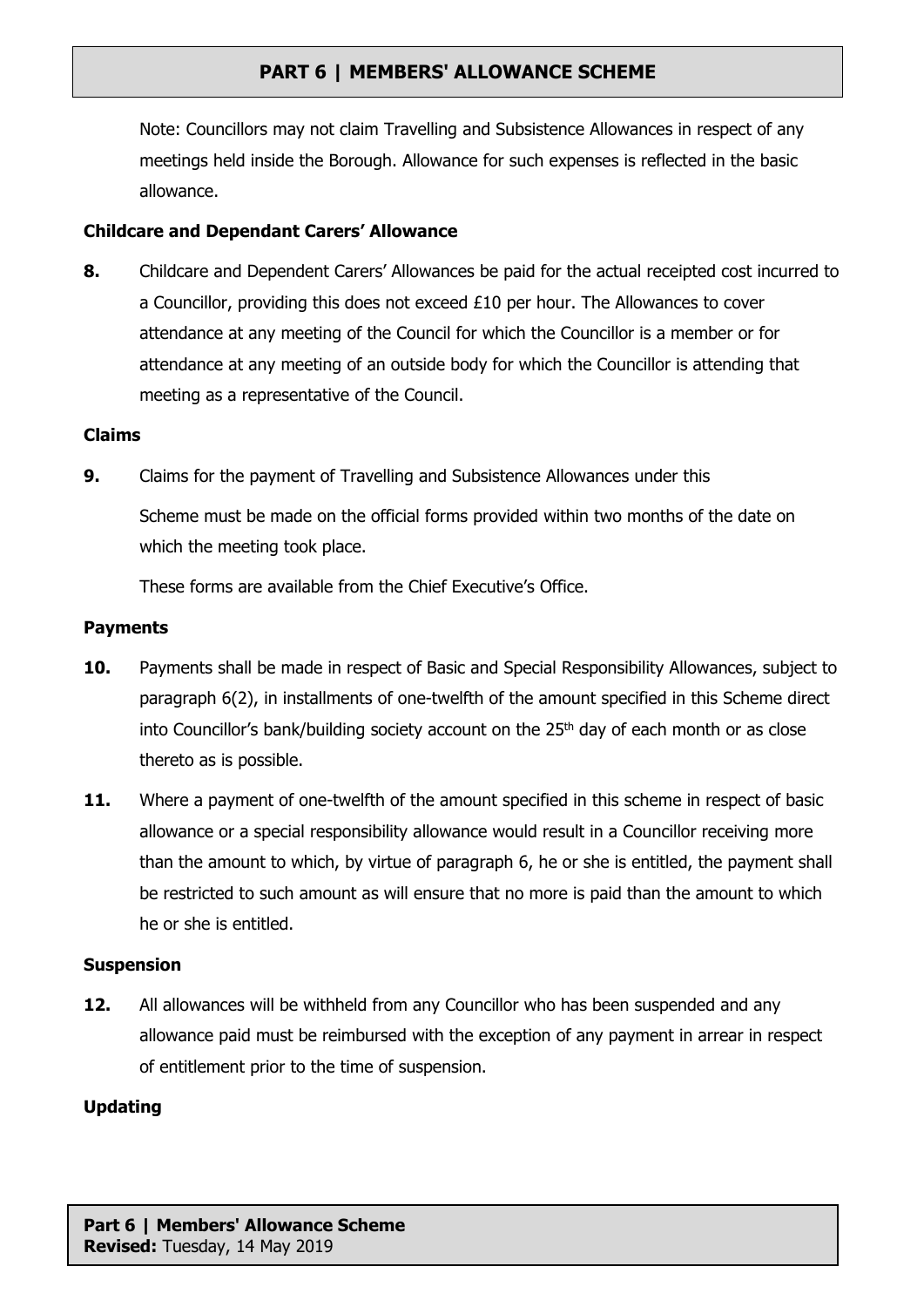**13.** This Scheme shall be updated on 10 May 2020 in line with the level of the Retail Price Index in any year when there is no independent review.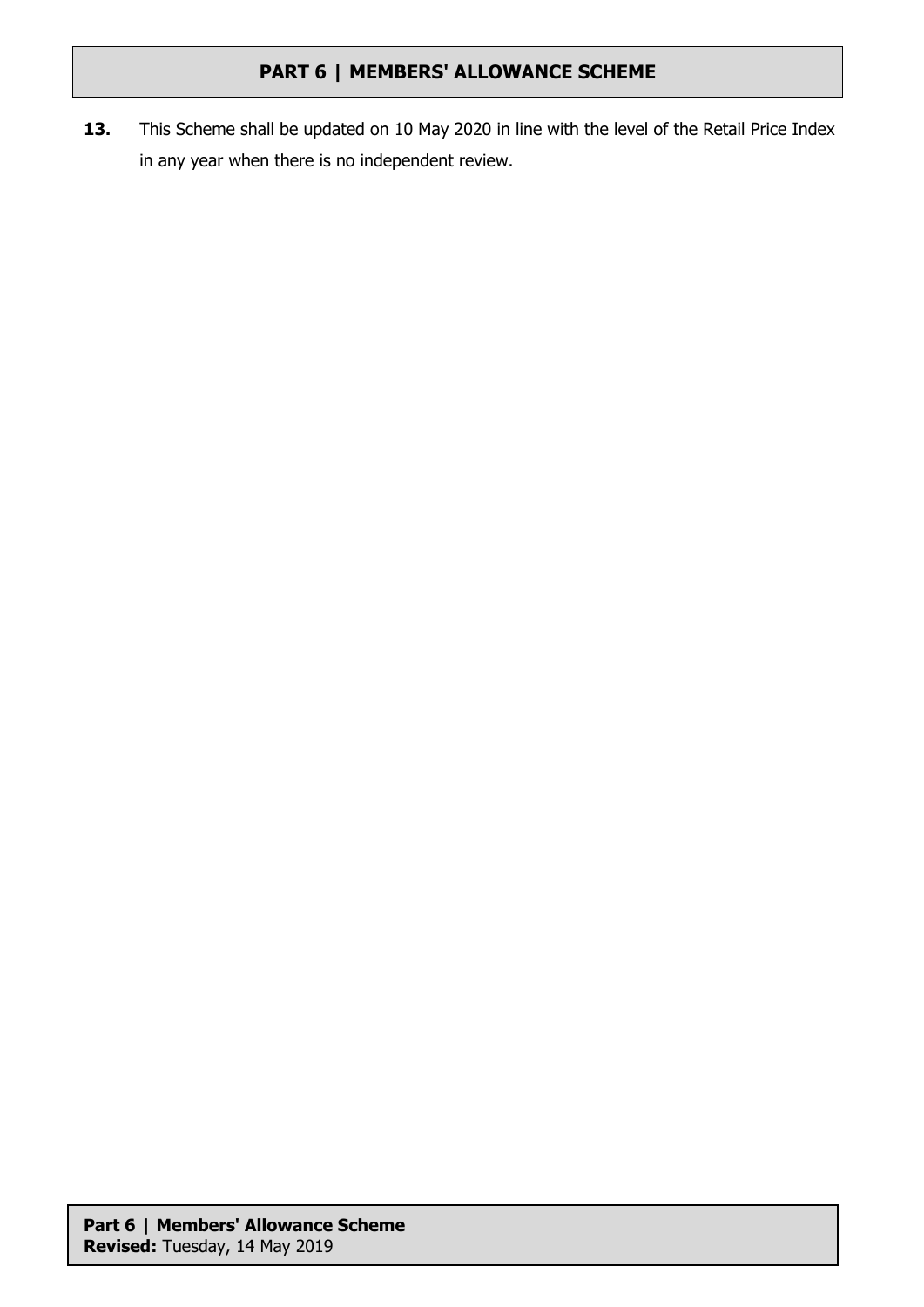## **Schedule 1**

## **Special Responsibility Allowances**

A Special Responsibility Allowance at the amount specified below shall be paid per annum to those Councillors who have the special responsibilities in relation to the Council as specified below:-

| <b>Special Responsibility</b>                                                                         | SRA (£)      |  |
|-------------------------------------------------------------------------------------------------------|--------------|--|
| Leader of the Council                                                                                 | 10,000       |  |
| Deputy Leader of the Council<br>* halved where shared                                                 | $2,500*$     |  |
| Leader of the Opposition Group<br># pro rata based on the total membership of groups where applicable | 2,500#       |  |
| Chairman of Policy, Finance & Development, Service Delivery,<br>Development Control                   | 3,500        |  |
| Vice Chairman of Policy, Finance & Development, Service Delivery,<br>Development Control              | 1,150        |  |
| Chairman of Council (Mayor)                                                                           | 3,500        |  |
| Vice Chairman of Council (Deputy Mayor)                                                               | 1,000        |  |
| Chairman of Licensing & Regulatory Committee                                                          | 2,500        |  |
| Vice Chairman of Licensing & Regulatory Committee                                                     | 1,000        |  |
| Generic Task Group Chairman Allowance<br>(pro rata if the Group disbands)                             | 1,000        |  |
| Change Management Committee Chairman                                                                  | 1,000        |  |
| Community Engagement Forum Chairman                                                                   | 1,000        |  |
| Children and Young Peoples' Forum Chairman                                                            | 1,000        |  |
| Community Safety Partnership Chairman<br>(where it is a Member of the Council)                        | 1,000        |  |
| Place Shaping Working Group Chairman                                                                  | 1,000        |  |
| Health and Wellbeing Board Chairman                                                                   | 1,000        |  |
| Residents' Forum Chairman(s)                                                                          | 1,000        |  |
| Members Standards Complaints - Adjudication Panel<br>(up to 4 hours*, over 4 hours** per attendance)  | 50* or 100** |  |
| Member of Licensing Panel<br>(up to 4 hours*, over 4 hours** per attendance)                          | 30* or 60**  |  |
| Member of Internal Interview Panel (up to 4 hours*, over 4 hours**                                    | 50* or 100** |  |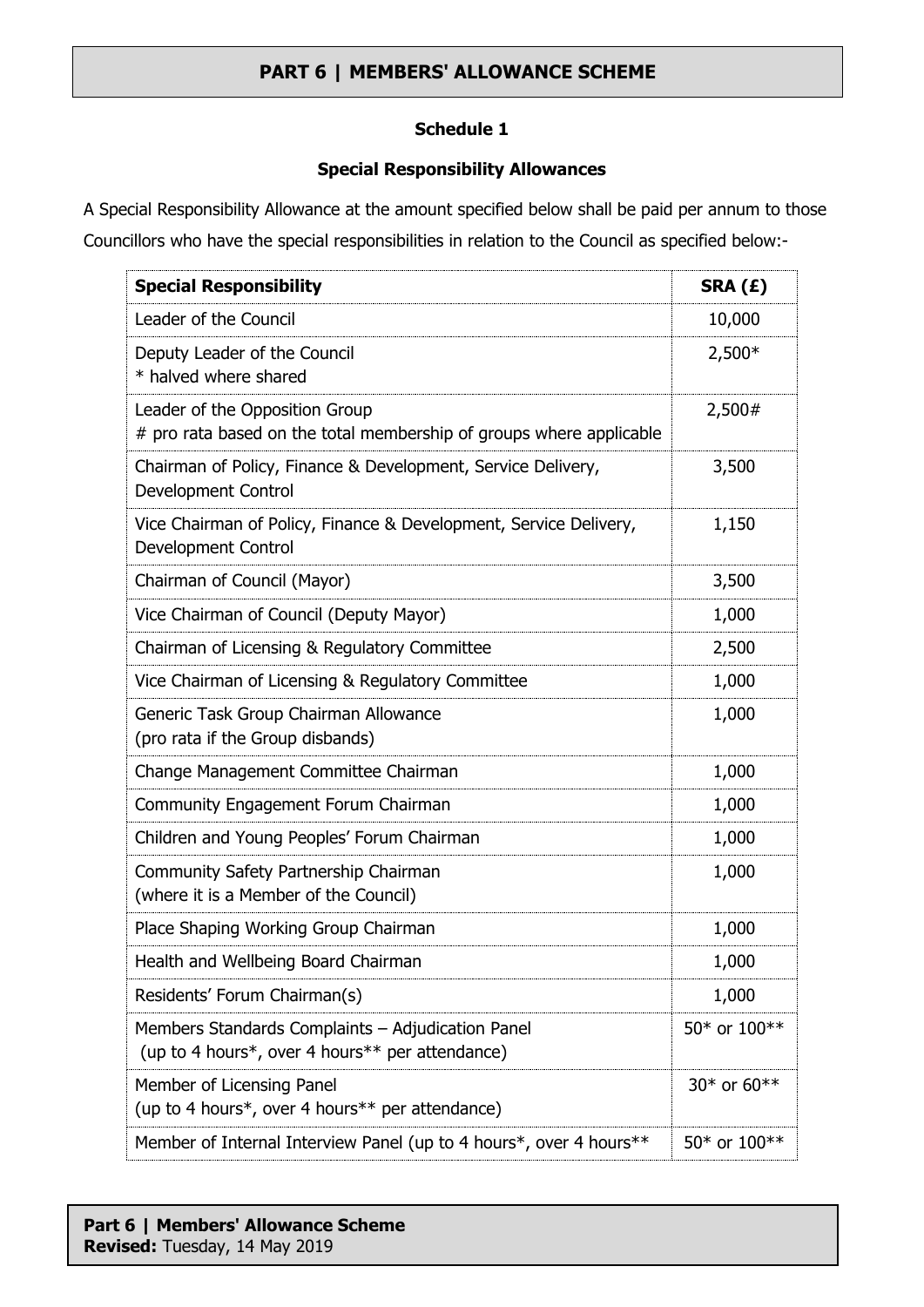| per attendance)                                         |                     |
|---------------------------------------------------------|---------------------|
| Representative on Outside Body                          | $30^*$ or $60^{**}$ |
| $\vert$ (up to 4 hours*, over 4 hours** per attendance) |                     |

**NOTE:** Where daily rates are paid, time to be calculated from time when leaving home to time when returned to home.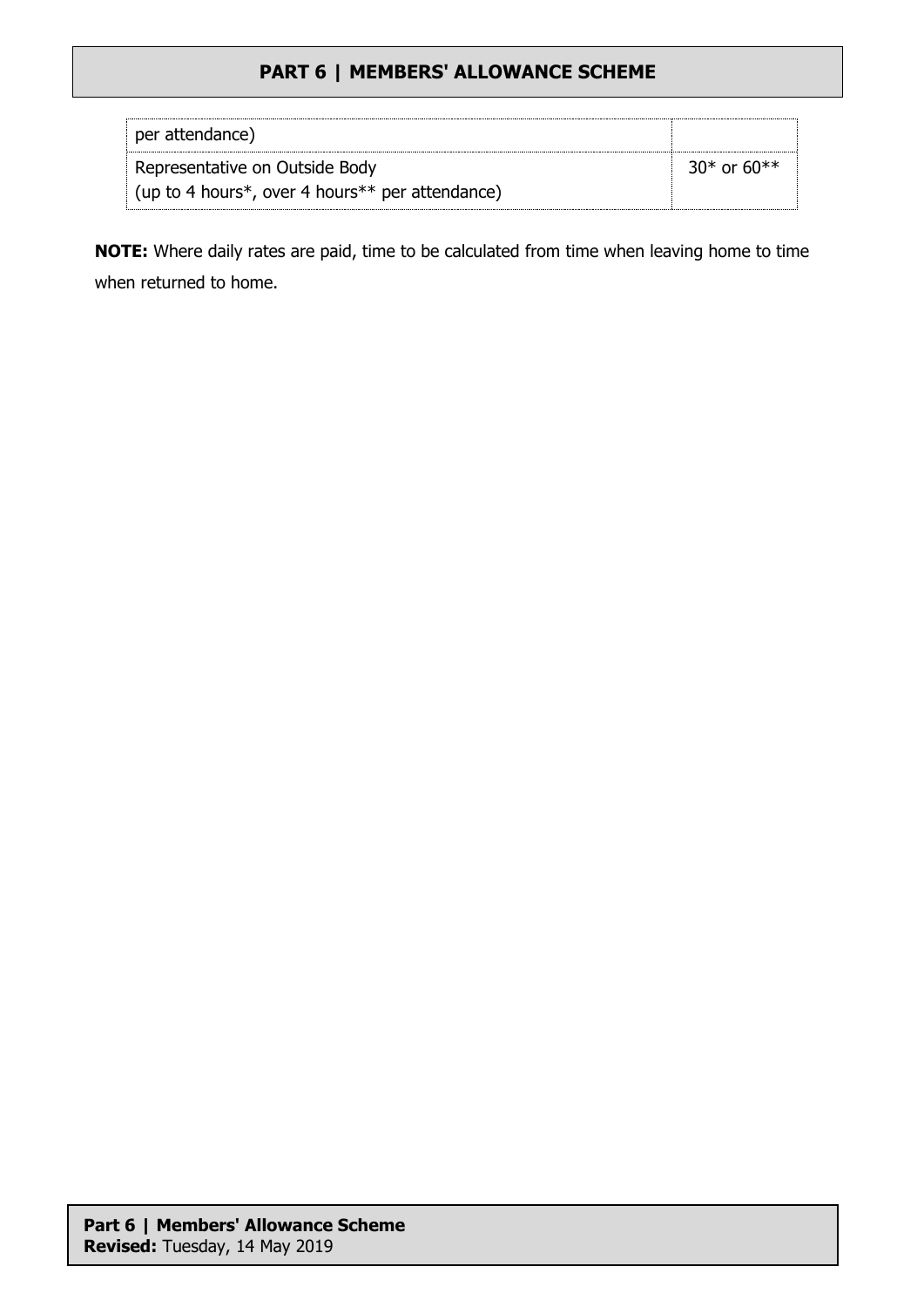## **Schedule 2**

### **Travelling and Subsistence Allowances**

### **A. Travelling**

- **1.** Motor Car 52.2p per mile regardless of engine size\*
- **2.** Motor Car Passengers 3.0p per mile for the first passenger and 2.0p per mile for the second and subsequent passengers up to 4 (to whom a travelling allowance would otherwise be payable)
- **3.** Motor Cycle 26p per mile
- **4.** Bicycle 10p per mile
- **5.** Toll, ferry and parking fees (including overnight garaging) actual cost on production of a receipt
- **5.** Taxis actual fare (plus reasonable gratuity) either in case of urgency or where no public transport is reasonably available
- **6.** Public Transport second class or any available cheap day fare unless there are exceptional circumstances approved by the Chief Financial Officer for first class fare.

\*Mileage rate for Council officers.

## **B. Subsistence**

**1.** Absence not involving absence overnight – up to the following limits on production of a receipt

| (a)                               | Breakfast (leaving home before 7.30am)     | £ 6.50 |  |  |
|-----------------------------------|--------------------------------------------|--------|--|--|
| (b)                               | Lunch (absent between 12 noon and 2pm)     | £ 8.00 |  |  |
| (c)                               | Tea $*$ (arriving home after 5.30pm)       | £ 6.00 |  |  |
| (d)                               | Evening Meal* (arriving home after 8.30pm) | £12.00 |  |  |
| *only one of these may be claimed |                                            |        |  |  |
|                                   |                                            |        |  |  |

- **2.** Absence overnight covering continuous period of 24 hours reasonable cost of accommodation and meals on production of a receipt
- **3.** Main meals on trains (i.e. breakfast, lunch or dinner) reasonable cost (inc. VAT) on production of a receipt (in lieu of the subsistence allowance for the appropriate meal period)